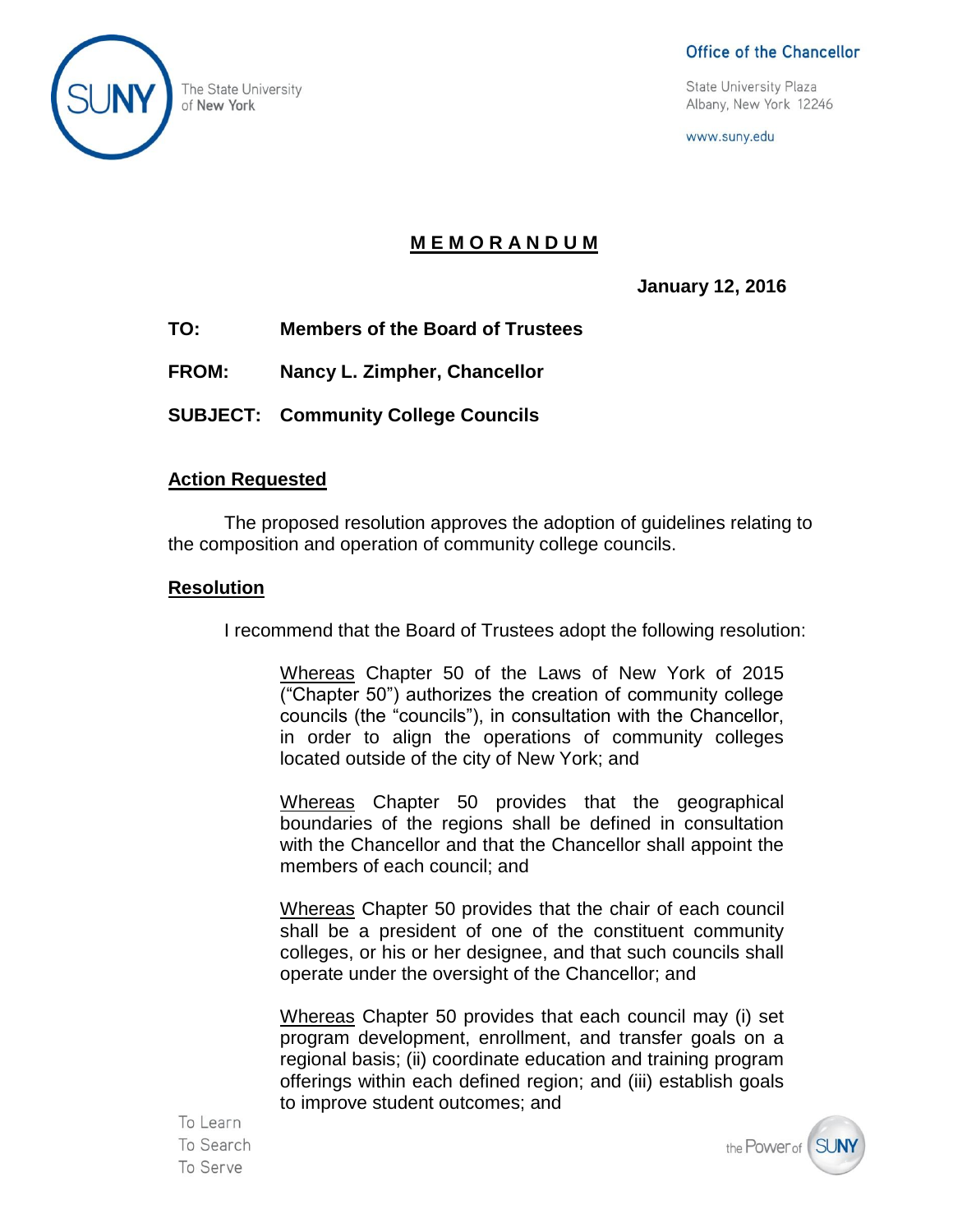Whereas Chapter 50 provides that when coordinating education and training offerings, community colleges shall ensure that the needs of the residents of the local community and host county are met by such local community college, and that the needs of the residents of such community and county remain the community colleges' primary concern; and

Whereas in consultation with the various community college constituent groups, guidelines were developed to provide an operational framework for the councils; now, therefore, be it

Resolved that the Board of Trustees hereby adopts the guidelines set forth below to govern the composition and operation of the councils; and be it further

Resolved that the Board of Trustees delegates its authority for any future amendments of these guidelines to the Chancellor, or designee.

#### **Background**

Chapter 50 of the Laws of 2015 authorized the creation of community college councils to align the operations of community colleges located outside the city of New York. Community college councils will be established within designated geographic regions so that the colleges located within each region can further collaborate on issues such as enrollment, transfer, program development, and education and training program offerings to maximize student success.

The Office of the Senior Vice Chancellor for Community Colleges has worked closely with the New York Community College Presidents ("NYCCAP"), the New York Community College Trustees ("NYCCT"), the Faculty Council of Community College ("FCCC"), and the Community College Committee of the SUNY Student Assembly to garner each group's input and recommendations concerning the councils. Each of the groups provided extensive feedback with respect to flexibility, geography, membership representation and local governance.

A draft of the "SUNY Community College Council Charge" was vetted with all of the constituent organizations and reviewed by the Chancellor. These guidelines are a restatement of the "Charge."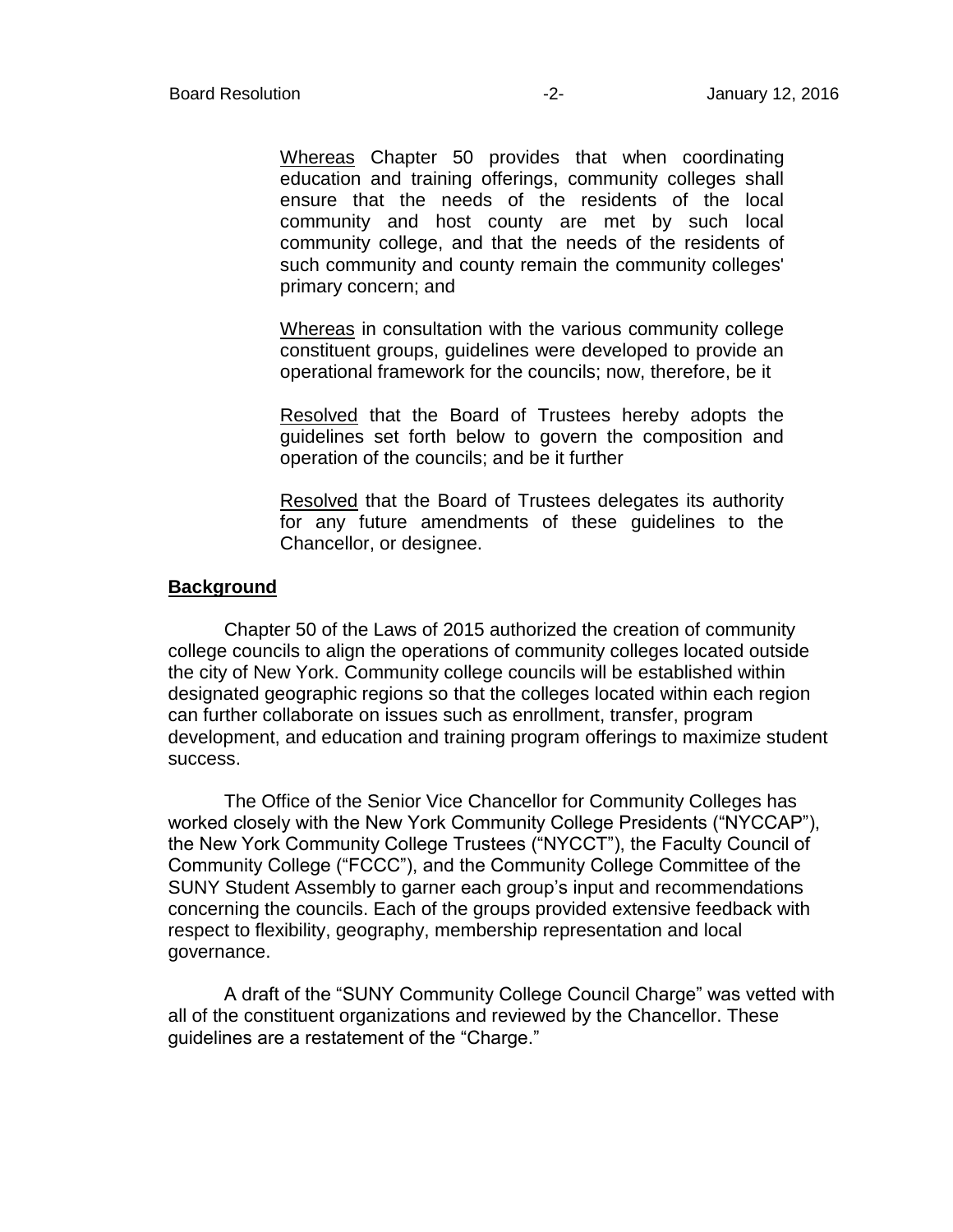#### **GUIDELINES FOR THE COMMUNITY COLLEGE COUNCILS**

- A. Geographic Regions
	- 1. The geographical boundaries for each region shall coincide with the nine Regional Economic Development Council regions operating outside of the City of New York or any other configuration approved by the Chancellor.

#### B. Council Chairs

- 1. The council chair shall be one of the constituent community college presidents, or his or her designee.
- 2. On behalf of the Chancellor, the Senior Vice Chancellor for Community Colleges will accept nominations for council chairs from the community college presidents and trustees located in each region.
- 3. It is recommended that that the council chairs rotate among the constituent community college presidents. The term of the council chair's appointment shall be determined by the Chancellor, in consultation with council members in the region.
- 4. Council chairs shall be responsible for communicating with the Regional Economic Development Council chairs in their respective regions.

### C. Council Membership

- 1. Each council will include a community college president or designee, a community college trustee, a community college faculty member, and a community college student from each community college in the region and may also include business and community leaders within the region. Members will be appointed by the Chancellor based on recommendations as set forth above, or at the Chancellor's discretion.
- 2. Names of prospective trustee members, based on the recommendations of local boards of trustees, and nominees from business, community-based organizations and workforce agencies, shall be forwarded by the community college presidents within the region to the Senior Vice Chancellor for Community Colleges, for consideration and appointment by the Chancellor.
- 3. The names of prospective faculty member representatives shall be submitted by the Faculty Council of Community Colleges to the Senior Vice Chancellor for Community Colleges, for consideration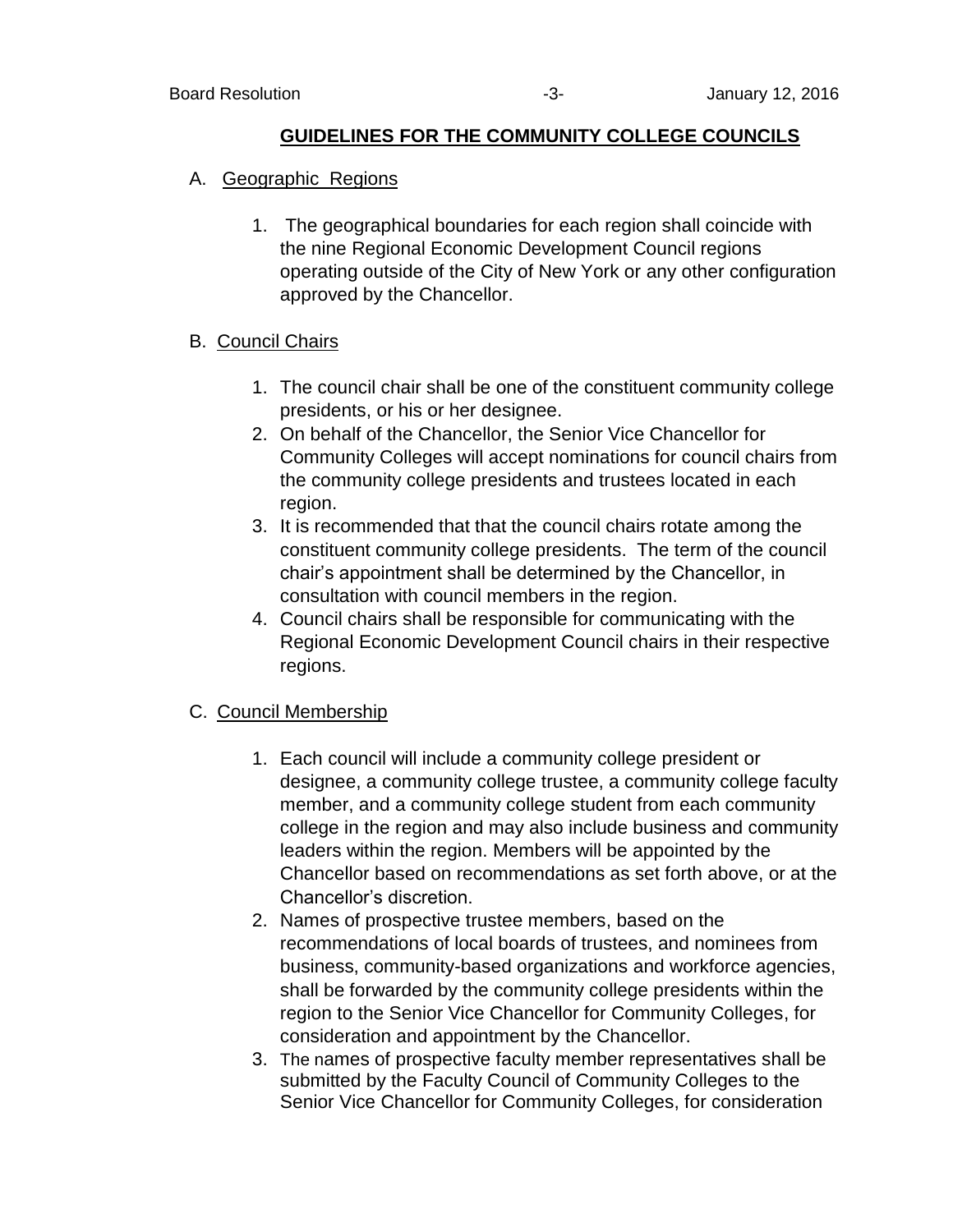and appointment by the Chancellor. The Faculty Council may accept recommendations from campus faculty executive committees or campus governance leaders.

- 4. The names of prospective student representatives shall be submitted by the Community College Committee of the SUNY Student Assembly to the Senior Vice Chancellor for Community Colleges, for consideration and appointment by the Chancellor.
- 5. Council members shall serve a term set by the Chancellor.

# D. Scope of Work

- 1. Pursuant to the Chancellor's oversight, the work of each council may include any of the following topics: (i) the establishment of program development, enrollment, and transfer goals for the region; (ii) the coordination of education and training program offerings within the region; and (iii) the establishment of goals to improve student outcomes.
- 2. The councils' focus shall be centered on what is in the best interest of community college students and student success.
- 3. In determining the "scope of work" to be undertaken by the council, each council chair shall, on an annual basis, consult with the Chancellor and council members to establish the council's focus.
- 4. The Chancellor and/or Senior Vice Chancellor for Community Colleges, or their designees, will be present at each regional council meeting.
- 5. The SUNY Office for Community Colleges will assist in providing administrative support, and in the scheduling of council meetings.
- 6. Council chairs shall share an annual report updating the council's work with the Community College Committee of the Board of Trustees.
- 7. Council presidents or their designees, member trustees, faculty representatives and student members shall be responsible for reporting to and sharing relevant information with their respective constituent groups (i.e. NYCCAP, NYCCT, local boards of trustees, FCCC, and student government).
- 8. The councils will focus on communication and collaboration within each region.
- 9. The community college councils are not substitutes for the local community college boards of trustees and have no legal authority to usurp, supersede or hinder the governance authority bestowed upon community college boards of trustees under New York State Education Law.